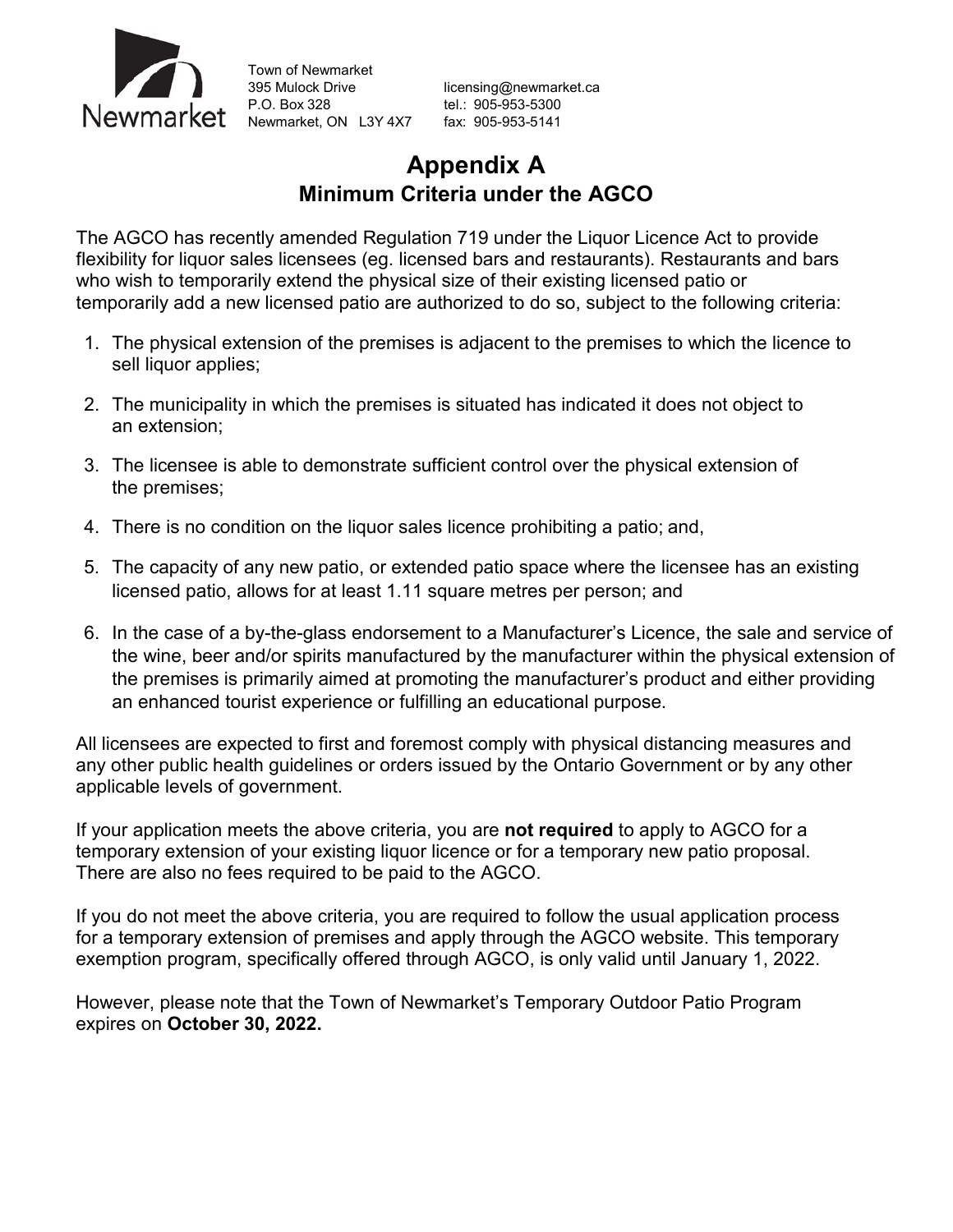

Town of Newmarket 395 Mulock Drive [licensing@newmarket.ca](mailto:licensing@newmarket.ca)<br>
P.O. Box 328 el.: 905-953-5300 P.O. Box 328 tel.: 905-953-5300 Newmarket, ON L3Y 4X7 fax: 905-953-5141

## **Appendix B Fees**

Council for the Town of Newmarket has waived all applicable fees associated to its current Outdoor Serving Patio Program. Such fees include your approved licensing fee, patio dimensional fees (where located on Town property), and any other fees imposed in relation to inspections or authorizations to construct a temporary patio.

The AGCO has also waived any fees or application processes relating to the temporary extension of existing licensed patios or existing licensee applications for a new temporary patio. For more information, please visit the AGCO website directly.

#### **Design Requirements**

- All patios must maintain the requirements of the Accessibility for Ontarians with Disabilities Act. These guidelines set out basic requirements of the AODA. It is the responsibility of each business to ensure their own compliance with the Act.
- A minimum passable sidewalk width of 1.5m must be maintained at all times to ensure accessibility for pedestrians. 1.8m minimum width is preferred.
- Patios are not permitted to reduce the width of the traffic lanes. A minimum width of 6m must be maintained at all times to ensure adequate width for emergency vehicles.
- The Town will accept a variation of barrier types to be used for safety mitigation. However, a minimum barrier height of 36 inches (91 cm) must be adhered to and all barriers must be sturdy, stable, and able to protect the safety of patrons while within the temporary patio.
- Exterior barriers must be affixed with high visibility reflective markers for nighttime visibility.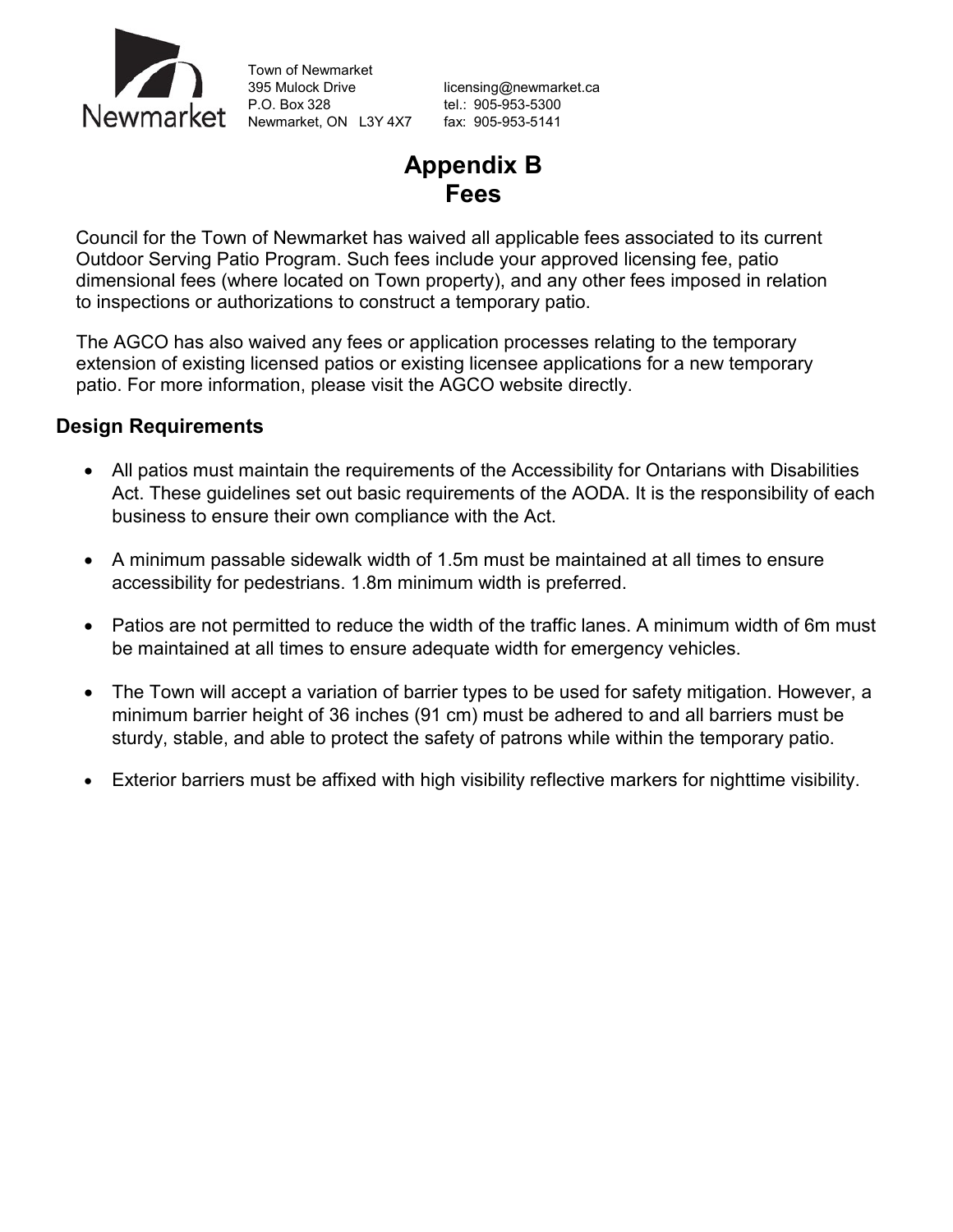

Town of Newmarket 395 Mulock Drive [licensing@newmarket.ca](mailto:licensing@newmarket.ca)<br>
P.O. Box 328 el.: 905-953-5300 Newmarket, ON L3Y 4X7 fax: 905-953-5141

tel.: 905-953-5300

### **Appendix C Insurance and Indemnification Declaration**

In this Appendix C,

**"Claims"** means claims, losses, actions, suits, proceedings, causes of action, demands, damages (incidental, direct, indirect, special, consequential or otherwise), fines, duties, interest, penalties, judgements, executions, liabilities, responsibilities, costs, charges, compensation, payments and expenses including, without limitation, any professional, consultant and legal fees on a complete indemnity basis.

**"Owner"** means the owner listed in this application.

**"Injury"** means bodily injury, personal discomfort, mental anguish, shock, sickness, disease, death, false arrest, detention or imprisonment, assault, threatening, malicious prosecution, libel, slander, defamation of character, invasion of privacy and discrimination, or any of them, as the case may be.

#### **Insurance:**

The Owner holds General Liability Insurance from an insurer licensed in the province of Ontario for \$2 million per occurrence with an aggregate limit of no less than \$5 million insuring the Owner and the Corporation of the Town of Newmarket ("the Town") against any liability for property damage or personal injury, negligence including death which may arise from the applicants operations under this agreement. The Town must be included as an "Additional Named Insured". In addition the Commercial General Liability shall contain Cross Liability and Severability Clauses and Products & Completed Operations coverage including a standard contractual liability endorsement.

#### **Indemnity:**

The Owner shall promptly defend, protect, indemnify and hold completely free and harmless the Town from and against any and all Claims in connection with any Injury or any loss or damage to property (a) arising from or out of this Application or the occupancy or use by the Owner of any lands owned by the Town, or any part thereof, or occasioned wholly or in part by any fault, default, negligence, act or omission of the Owner or by any person permitted to be on the premises under the control of the Owner; and (b) arising from, relating to or occurring in whole or in part by any fault, default, negligence, act or omission by the Owner or any of the directors, officers, servants, employees, contractors, agents, invitees and licensees of the Owner and all other persons over whom the Owner (i) may reasonably be expected to exercise control, and (ii) is in law responsible. If the Town shall be made a party to any litigation commenced by or against the Owner, then the Owner shall promptly indemnify and hold completely free and harmless the Town and shall pay the Town all costs and expenses, including, without limitation, any professional, consultant and legal fees on a complete indemnity basis that may beincurred or paid by or on behalf of the Town in connection with such litigation on demand. The indemnity of the Owner contained in this Appendix C shall not be prejudiced by, and shall survive the expiration of the time period under which the permit for this Application applies.